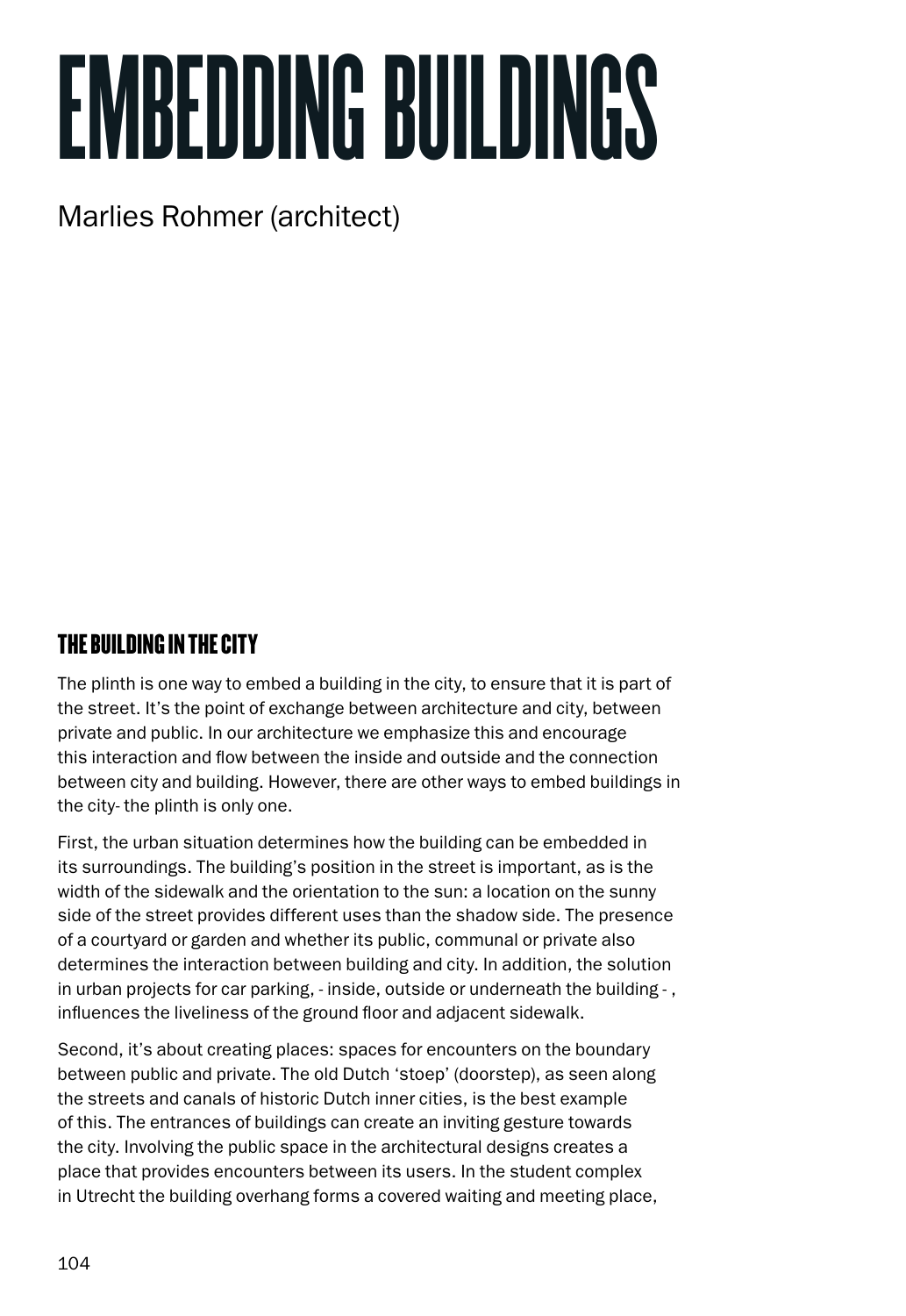

Student Complex 'Smarties', Uithof Utrecht



Window benches, community school Houthavens Amsterdam

which is accentuated by a large swing. By design the building gives a space back to the city. Also at primary schools, playing areas can be designed as neighbourhood square, even with fences around it. If not too high and well designed, they even can generate intensive use as a safe playground for local residents.

#### Layering between public and private

It's not only these larger spaces that are important to embed a building in the city; it is also about smaller places that form the layers between city and building. This layering creates a passage between public and private: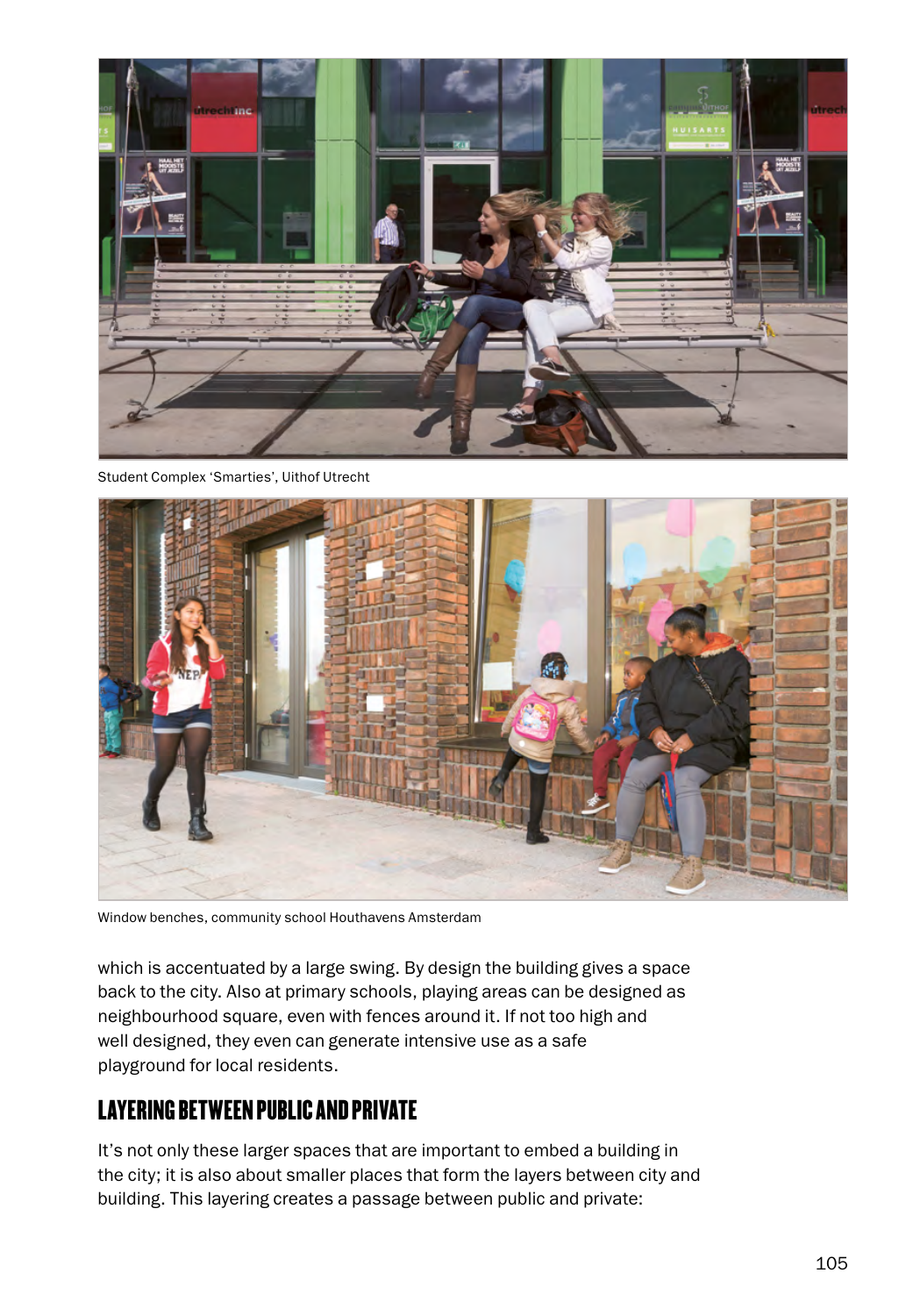

## Borneo-island , Amsterdam (1997-2000)

On Borneo-island in the Eastern Docks area of Amsterdam, Marlies Rohmer Architects designed a compact block which encloses two collective courtyards. The inner ring of dwellings, lining the courtyards, consist of studio apartments resting on an underground car park. The outer ring contains maisonettes with kitchen-dining rooms at street level and 'barn doors' which can be opened in a variety of ways, so establishing a relation between the dwelling and the wide public footpath. This should result in a lively street atmosphere. Part of the pavement is personified by the residents as an extension of the living room.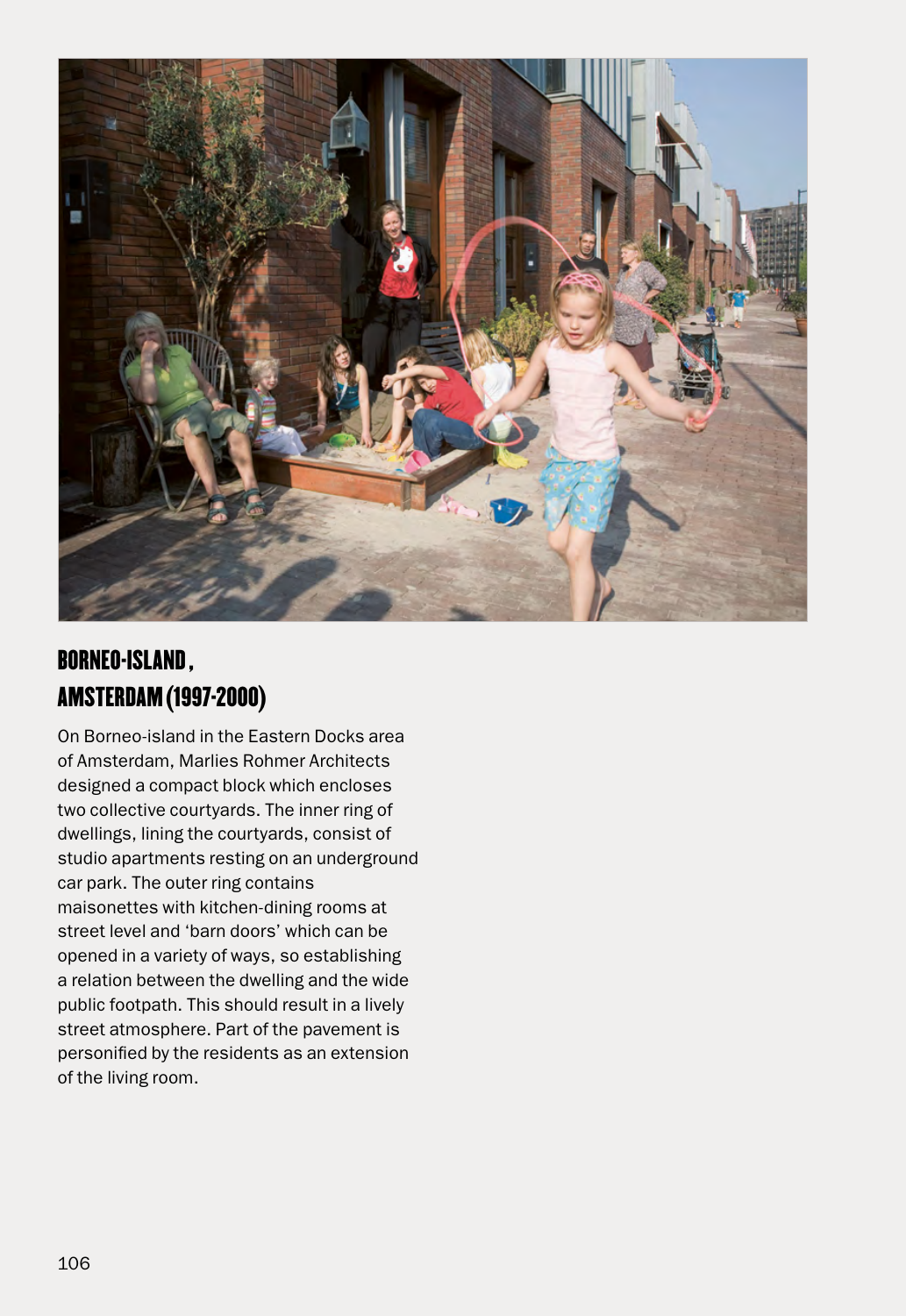

## Transvaalbuurt, The Hague (2000-2005)

The Transvaal neighbourhood is a typical working-class district that has impoverished in recent decades. Many residents have moved away to new housings projects development, leaving a preponderance of low-income families. With the redevelopment of the district, it has become attractive again to a broad group of city dwellers. The plan comprises several different types, including both rental sector and owner-occupied sector units. The recessed entrances to the housing blocks create a transition between the private and public domains, thereby enhancing liveliness and public safety in the street. The housing blocks look like a single entity, but our use of architectural details such as alcoves and brickwork relief (following the example of the existing blocks) preserves the visual rhythm of the individual dwellings.



## COMMUNITY SCHOOL "HET MEERVOUD". AMSTERDAM (2009-2013)

The August Allebéplein is situated in Slotervaart, a neighbourhood consisting of post-war housing development in a modernist designed urban plan. The urban renewal of this whole area is in full progress. One of the projects on the August Allebéplein is "Het Meervoud", a facility for primary education. "Het Meervoud" conforms to the orthogonal plot pattern of August Allebéplein. The schools play grounds surround the building. Entrances, bench seats and plant containers visually embed the building to its surroundings.